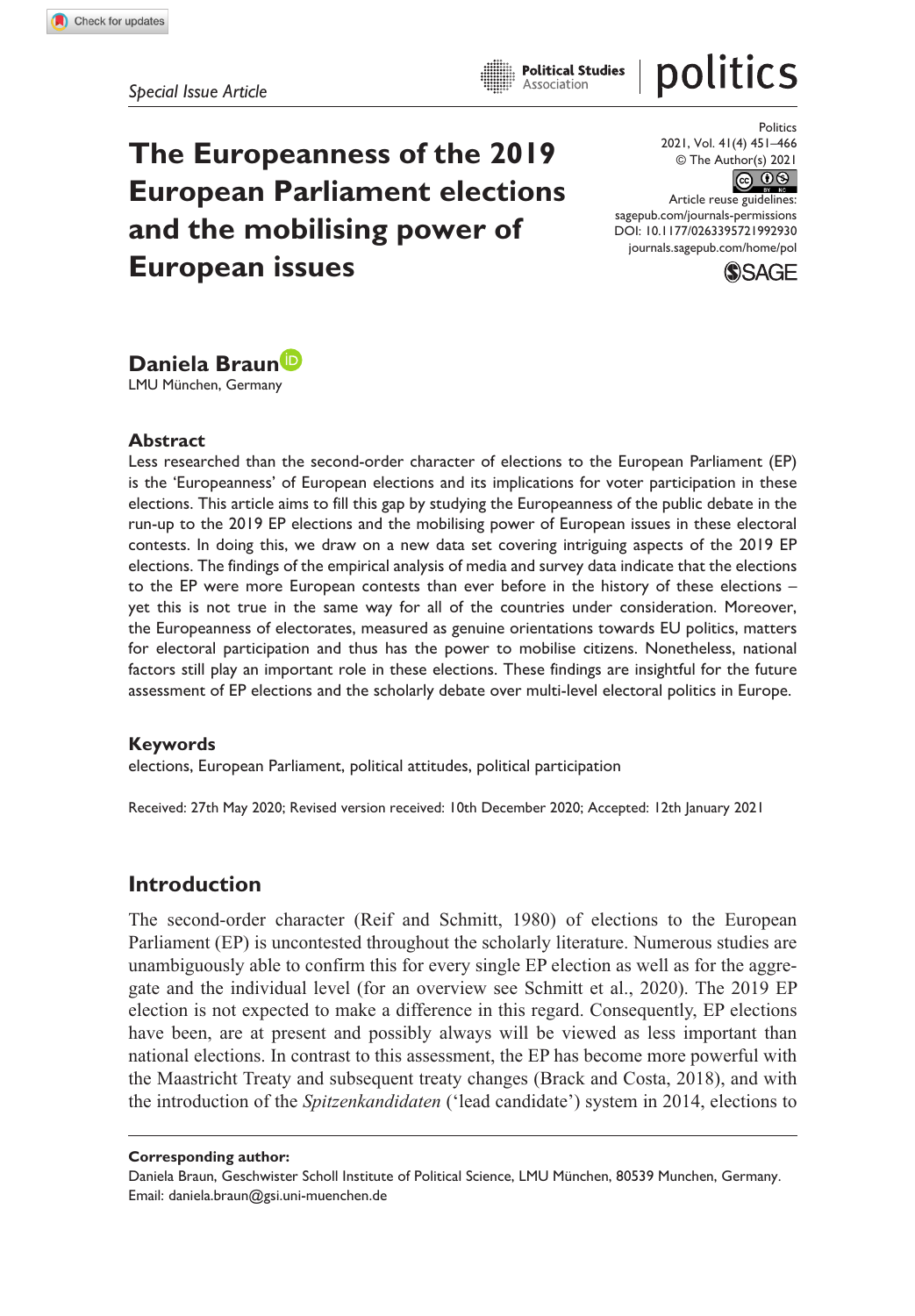the EP were supposed to become more consequential (Hobolt, 2014; Schmitt et al., 2015). Moreover, recent empirical studies provide evidence that EP elections matter in themselves by having considerable impact on domestic politics. EP elections, for example, facilitate the success of smaller and more radical parties at the national level by inculcating voting habits (Dinas and Riera, 2018) or by simply increasing the public visibility of these parties (Schulte-Cloos, 2018). In addition, they have a long-lasting socialisation effect on the European citizenry (Schulte-Cloos, 2019).

In a nutshell, the European Union (EU) has transformed in the course of the past two decades, and with it the EP elections. Accordingly, one can straightforwardly advocate the study of EP elections for its own sake. One important question to investigate is the 'Europeanness' of these contests at the European level of governance. In particular, in light of the recent literature evidencing an increasing politicisation of Europe (Hutter et al., 2016; Hutter and Grande, 2014; Kriesi, 2016), the aim of this article is to study precisely this growing relevance of Europe and European issues – we modestly call this phenomenon 'Europeanness' – for the case of the only elections at the European level of governance: the EP elections. Such an enquiry is even more interesting in view of the fact that the 2019 EP electoral contests were widely framed as 'a battle over Europe's future' (Treib, 2020: 1). Against this backdrop, we presume that these elections were even more about European issues since, after all, Europe's future was at stake, and the electorate is supposed to be mobilised by European issues likewise. Altogether, we should proceed on the assumption that the 2019 EP elections were characterised by a certain level of Europeanness. The latter is conceptualised in this article via a dual perspective considering the public debate and the electorate.

The ultimate aim of this article is thus to investigate the Europeanness of the 2019 EP elections from the perspective of the demand and supply side of political competition. In doing this, we draw on a new data set covering intriguing aspects of the 2019 EP elections. These data enable us to study both aspects – the election campaigns and the mobilisation potential of Europeanness – in closer detail. The data set on European election campaigns (EEC) maps European issues in relation to other topics to study the Europeanness of the public debate in the run-up to the 2019 EP elections. The related EEC online survey of voters enables us to study in appropriate detail the Europeanness of the electorate via their attitudes towards European integration in the 2019 EP elections. One of the key advantages of this study is certainly the dual conceptualisation of Europeanness via the public debate over European issues as well as voters' mobilisation through European issues. This innovation entailed a strong effort in terms of data collection and therefore comes with the restriction of a limited country selection of five northwest European countries. Nonetheless, it is important to note that the selected countries (Austria, France, Germany, Sweden, and the United Kingdom) are (a) representative for this macro-region and (b) insightful from a comparative point of view.

The remainder of this article is structured as follows. In the subsequent section, we discuss the different strands of literature that will give us additional hints surrounding the idea of the role of European issues in EP elections as well as a sense of Europeanness felt by some of the continent's electorates. Next, we explicate the research design and the data that enable us to test three theoretical hypotheses derived from this literature. This will be followed by the empirical analyses and the article's conclusions. In sum, our findings indicate that the elections to the EP were more European contests than ever before in the history of these elections – yet this is not true in the same way for all of the countries under consideration. Moreover, the Europeanness of electorates matters for electoral participation. Altogether, the article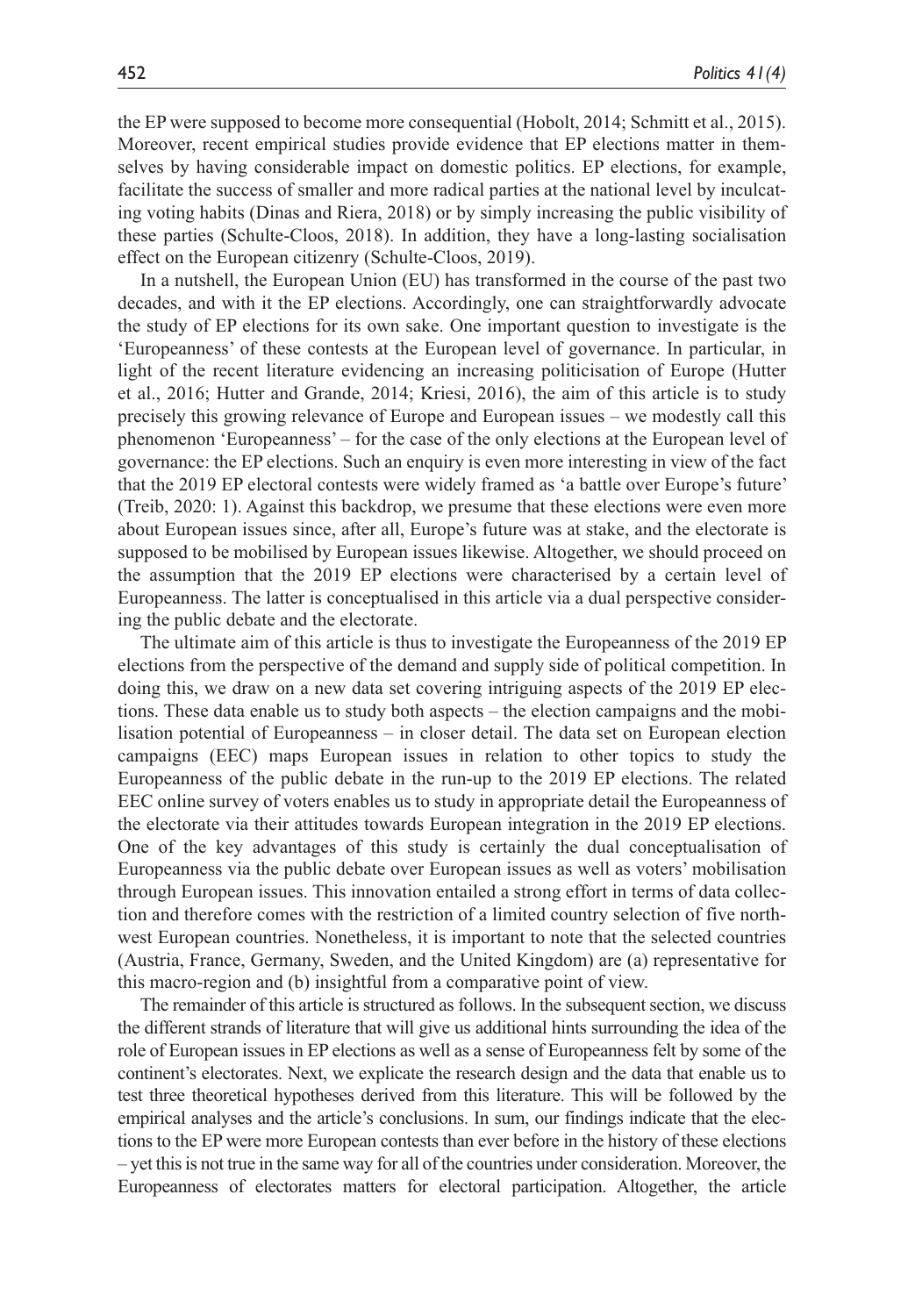illustrates that while Europeanness is unequivocally relevant in EP elections – European issues shape the public debate around these contests and genuine European orientations have the power to mobilise citizens – national factors still play an important role in these elections. These findings have important implications both for the future assessment of EP elections and for scholarly debate over multi-level electoral politics.

#### **The Europeanness of European elections**

Different strands of literature argue that European issues and conflicts over Europe have taken on more importance over time. The end of the 'permissive consensus' (Lindberg and Scheingold, 1970) has led to a politicization of European issues (De Wilde, 2011; Hoeglinger, 2016; Hutter et al., 2016; Hutter and Grande, 2014; Statham and Trenz, 2013). This increasing scholarly work on the politicisation of Europe has contributed to an important degree to the recent 'politics turn' in European studies (Braun et al., 2020). However, the main insights of this literature have been gained through the study of national-level politics, whereas EP elections have largely been ignored in this field. Thus, we are less aware about the specific question of the Europeanness of European elections and the European electorate. Therefore, the conventional wisdom holds that EP elections are characterised by their non-European nature: 'EP elections are fought not as "European elections" but [. . .] are in fact *about national political issues* [. . .]' (Hix and Høyland, 2011: 157, emphasis added; see also Steenbergen and Scott, 2004; Van Der Eijk and Franklin, 2004). This is also strengthened by empirical studies investigating EP election campaigns through the lenses of the media showing that the public debate around European elections can initially be described as indeed domestic – although with some slight trends towards greater emphasis on EU issues in more recent EP elections (Boomgaarden and De Vreese, 2016; Boomgaarden et al., 2013; De Vreese, 2007; Schuck et al., 2011).

Nonetheless, researchers investigating EU-issue voting (De Vries, 2010; De Vries and Hobolt, 2016) and political conflict over Europe (Dolezal, 2012) have been able to show that European issues are not as irrelevant as widely assumed. Moreover, from recent empirical studies on party competition, we know that EP elections as measured via official party documents even have a clear-cut European shape, that is, more European issues are at stake in these elections (Braun and Schmitt, 2020; Spoon, 2012), particularly when we define EU issues not only as solely EU polity issues but also as EU policy issues (Braun et al., 2016). Altogether, EP elections seem to refer more closely to European issues than has long been presumed by scholars. This should be particularly true for more recent elections and for the special case of the 2019 EP elections, which were characterised in the run-up to the elections as 'a battle over Europe's future' (Treib, 2020: 1). Against this background, we can formulate the first hypothesis in the following way:

*H1*. Later EP elections and in particular the 2019 EP elections are shaped by a stronger focus on European issues than previous EP elections.

# **The Europeanness of EP elections and its implications for the European electorate**

As pointed out in the 'Introduction' section, we are interested not only in the Europeanness of the EP elections but also in the Europeanness of the electorate. In theory, the increasing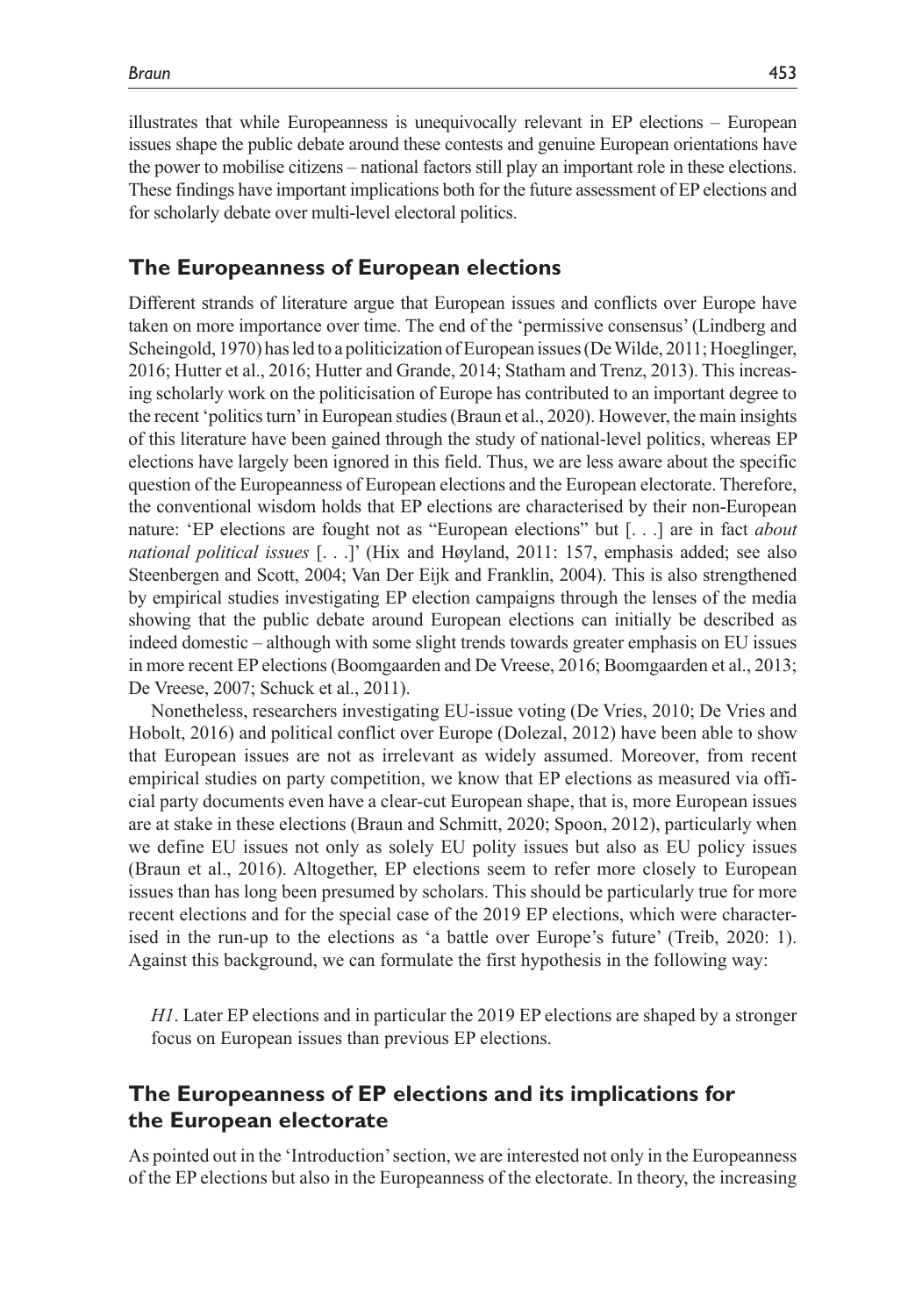politicisation of Europe together with higher levels of EU issue salience in EP elections should be equally reflected at the voter level and ultimately lead to higher levels of participation in these elections. The general idea is that the more European issues play a role in the run-up to EP elections and the more politicisation over European issues is prevalent, the more interested in and knowledgeable about European politics the voters become. This idea is strengthened by an experimental study on Danish first-time voters: Hogh and Larsen (2016) are able to show that the higher the individuals' knowledge about EU politics, the more they tend to participate in EP elections (but see also Braun and Tausendpfund, 2019). In addition, this is buttressed to some degree by the conventional literature on the individual's voting behaviour in EP elections (Boomgaarden et al., 2016; De Vries and Hobolt, 2016; Hobolt et al., 2009; Hobolt and Spoon, 2012; Hobolt and Wittrock, 2011; Schmitt et al., 2020; Schmitt and Teperoglou, 2015). The bottom line here is that – besides the characterisation of EP elections as second-order elections in most cases – attitudes towards Europe play a non-negligible role in EP elections. Hence, EU issues are not only salient in election manifestos or during election campaigns, but EU politics are (to a certain degree) relevant for electoral participation, too.

To get an even firmer grip on this theoretical reasoning, we briefly review the empirical studies that cover motivations to vote in EP elections and try to understand whether Europeanness at the voter level could be a determinant for the decision to vote in European elections. In their seminal article, Reif and Schmitt (1980) argue that citizens do not cast their ballot in EP elections because of a lack of mobilisation. This is mainly because there is less at stake compared to national first-order elections. Thus, although abstention is usually used as a form of protest against national politics (Franklin and Hobolt, 2011; Schmitt and Mannheimer, 1991; Schmitt and Van Der Eijk, 2007, 2008; Van, Der Eijk and Schmitt, 2009), individuals with low political interest and weak party identification tend to participate less in EP elections. Additional findings suggest that abstention is also strongly motivated by Eurosceptic attitudes (Blondel et al., 1998; Clark, 2014; Wessels and Franklin, 2009). In a recent comprehensive study, Schmitt et al. (2020) have shown that the overall difference in rates of abstention in national and EP elections – besides the dissatisfaction with national politics – is due to a lack of mobilisation of voters and, interestingly in 2014, anti-EU attitudes. To sum up, although some other factors might be in play in particular circumstances, at the individual level<sup>1</sup> citizens mainly chose to abstain in EP elections as a result of three different motivations (which are clearly interlinked): they are generally not interested in politics, they hold anti-European stances, or wish to signal discontent with national politics.

Hence, participation in EP elections is supposed to be determined to an important degree by voters' general interest in European politics and pro-European attitudes – but attitudes towards national politics certainly play a role, too. To grasp this complex pattern, previous studies lack one important differentiation. On the one hand, political interest has been mainly studied with reference to politics in general and not to *EU politics*. On the other hand, attitudes towards the EU are usually conceptualised without any reference to *national politics*. Neither way is appropriate appropriate when dealing with the complexity of multi-level systems (for more details, see, for example, Braun and Schmitt, 2020; Golder et al., 2017) wherein EP elections take place. The very nature of multi-level systems necessitates dealing appropriately with the complex interrelationship between each of these levels. Accordingly, we need to consider each of the two levels and relate them to each other. This is even more important in times of increasing levels of politicisation over Europe, where European citizens are expected to perceive differences between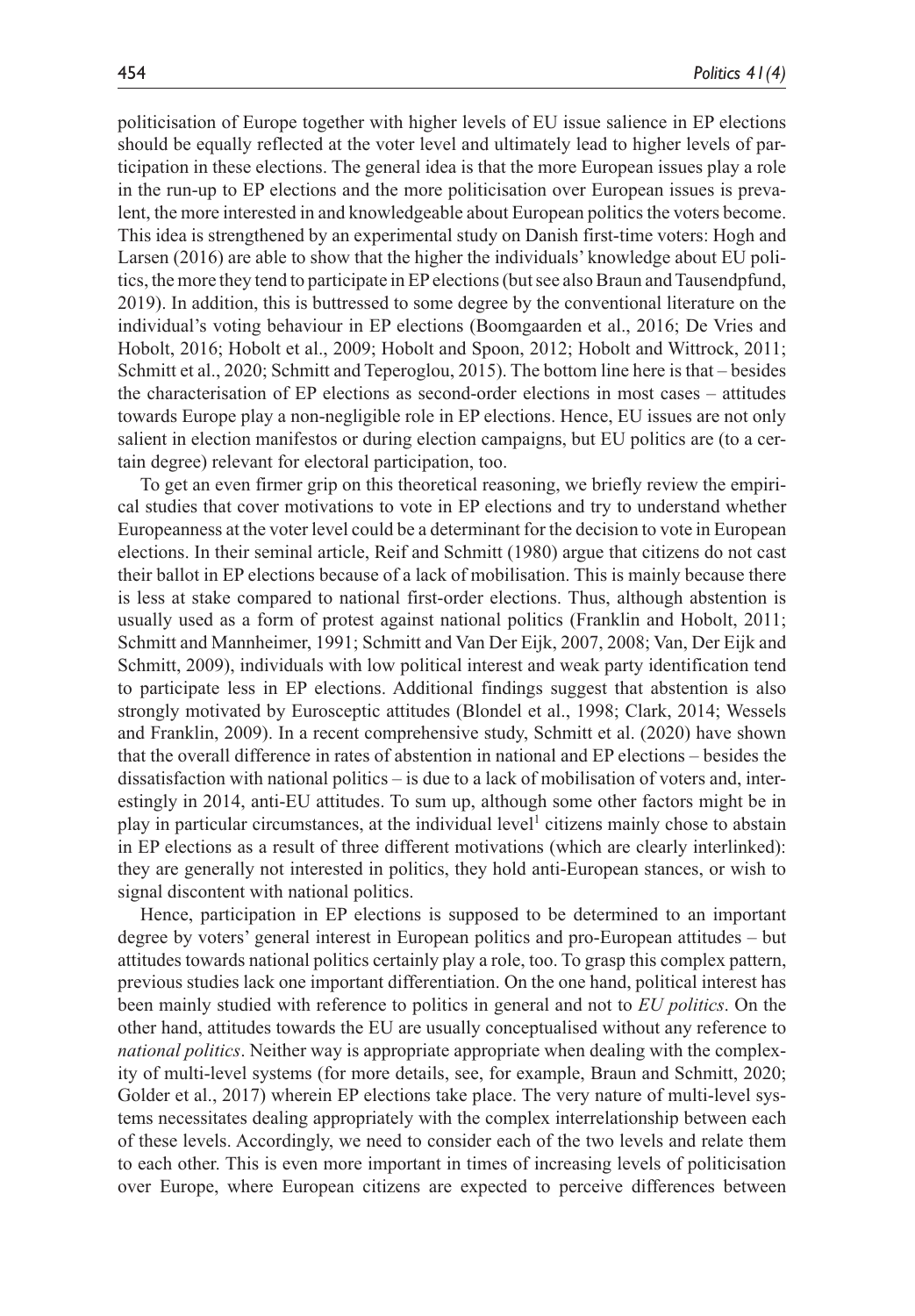politics at the national and European level. To test this presumption empirically, we need to explore in an initial step whether citizens in times of a decidedly politicised Europe can distinguish politics at the national and EU levels. This leads to our second hypothesis:

*H2*. In the 2019 EP elections, the European electorate has the capacity to distinguish the main features of national and EU politics.

The subsequent question in this line of argument is whether citizens are more likely to vote in EP elections if they have a stronger interest in or stronger preferences vis-a-vis specifically European politics. From previous research, we know, for instance, that the more individuals are politically interested and informed, the more they tend to participate in elections (Delli Carpini and Keeter, 2000; Lassen, 2005). The latter is also true with regard to EP elections: that is, the more informed or knowledgeable citizens are about EU politics, the higher their propensity to vote in these elections (Bhatti, 2010; Braun and Tausendpfund, 2019; Hogh and Larsen, 2016). Accordingly, we assume not only that a higher interest in European politics but also that positive attitudes towards EU politics can be a mobilising factor for participation in EP elections (as illustrated at length above). The question is how to grasp the idea of interest in European politics and attitudes vis-a-vis EU politics, keeping in mind the complexity of the multi-level system. Or, in other words, what constitutes a genuine interest in EU politics or genuine European orientations? The latter are defined as orientations which are unbiased from national political orientations. From the perspective of multi-level politics, genuine European orientations are as noteworthy as 'a genuine European party system' (Mair, 2000: 28) or as a 'genuine multi-level Union administration' (Egebert, 2006: 9). De Vries' (2018) benchmark theory of public opinion is greatly insightful here as it offers a well-founded theoretical approach on how to conceptualise the idea of genuine *European* orientations. This theory

suggests that the way people evaluate the EU is crucially dependent on the national context in which people find themselves. Support and scepticism depend on a comparison of the benefits of the status quo of EU membership with those associated with the alternative state, one's country being outside the EU. This comparison is what I have coined the EU differential. (De Vries, 2018: 205)

Genuine European orientations can therefore be conceptualised as the differential between national political attitudes and European attitudes. All of this leads to the final hypothesis:

*H3*. In the 2019 EP elections, the more the voters are interested in genuine European politics and are equipped with (genuine) European orientations, the higher the probability that they cast their ballot in EP elections.

## **Data and operationalisation**

In the following, we outline how to test the hypotheses and present an innovative data source that maps both the public debate in the run-up to the EP elections in the media (to study H1) and the electorate via opinion surveys (to study H2 and H3). Both the survey and the media data cover five north-west European countries: Austria, France, Germany,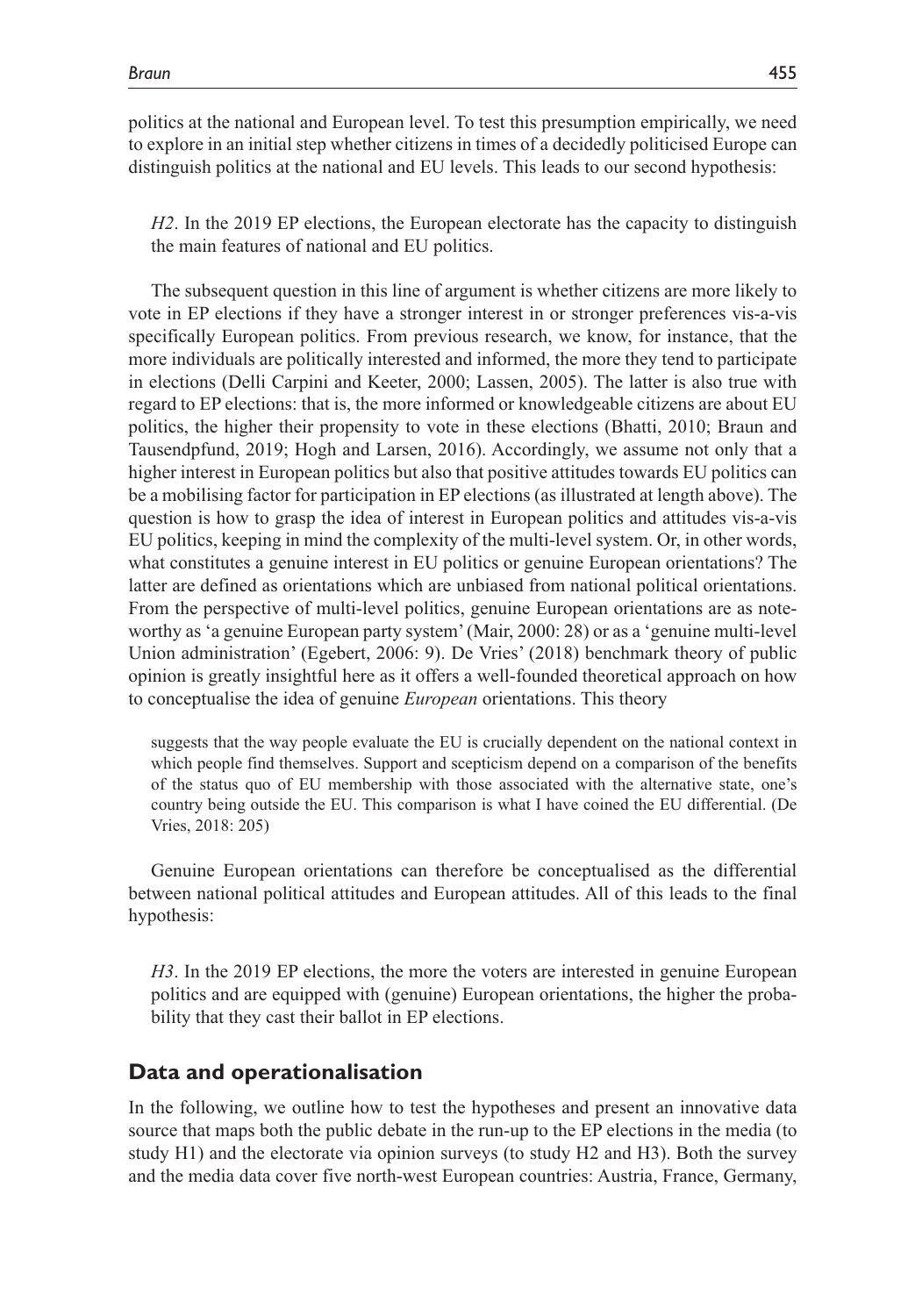Sweden, and the United Kingdom. The country selection is guided by two main considerations: first, these countries were analysed in previous research on the restructuring of political conflict in western Europe (Kriesi et al., 2008, 2012) and on the politicisation of the European integration process (Hutter et al., 2016), and can be considered as being representative for this macro-region (Hutter and Kriesi, 2019). Second, our selection of countries takes into account variations within this group. Although they all represent established Western democracies, they diverge regarding key EU-specific variables such as duration of EU membership, level of integration, public opinion towards the EU, and strength of Eurosceptic parties. Even if this country sample does not allow generalisation across all EU member states, we expect the comparative study to provide important insights into the Europeanness of EP elections.

The public debate in the run-up to the EP elections as covered by mass media properly maps the Europeanness of EP elections between 1994 and 2019, and is thus suitable to test H1, which requires a longitudinal perspective.<sup>2</sup> To study the Europeanness of the electorate (H2), we draw on a representative cross-national online survey of voters which took place in the weeks after the 2019 EP elections.3 Although public opinion over Europe has important implications for the process of European integration, appropriate conceptualisations are still underdeveloped: 'despite decades of academic scholarship on public opinion about European integration, institutions, and policies, important conceptual and empirical questions remain' (Anderson and Hecht, 2018: 2). Against this background and due to the multi-dimensional character of Europe (Anderson and Hecht, 2018; Boomgaarden et al., 2011; Braun and Tausendpfund, 2014; Tausendpfund, 2013), the concept of Europeanness is not easy to grasp. Instead of using a single question only, we thus opted for using a set of six indicators to measure the different facets of EU orientations (i.e. the voters' sense of Europeanness), namely, satisfaction with EU democracy, political trust in the EP, attachment to the EU, interest in EU politics, the assessment of the complexity of EU politics, and finally, the question of whether political parties offer alternatives on EU issues. This diverse set of orientations towards the EU is close to the mapping of the identified dimensions of EU attitudes by Boomgaarden et al. (2011) and is perfectly in line with Easton's (1975) conceptualisation of diffuse and specific political support. In addition, it takes into account three indicators which are particularly insightful for the investigation of the electoral consequences of EU orientations, such as interest in or the complexity of EU politics as well as the perceived alternatives offered by political parties on EU issues. Finally, to conceptualise the idea of genuine European orientations, we use the differential between national political orientations and European orientations, that is, orientations towards the EU with regard to the respective national political system. These differentials, that is, the genuine orientations towards European politics, are calculated on the basis of the difference between the national and EU levels.<sup>4</sup>

Since we are interested in explaining turnout in the 2019 EP elections at the individual level through the Europeanness of the electorate (H3), we ran logistic regression models in a final step. The dependent variable in these models takes the value of '0' if the individual abstained and '1' if the individual participated in the 2019 EP elections. There are significant differences across countries – we observe especially low reported turnout in the United Kingdom for the EP elections and higher levels of reported turnout in Germany, Austria, and Sweden (see Table A.2.1 in the Supplemental Appendix). With the exception of the latter case, these findings at the individual level correlate with official turnout numbers in each of the countries. Nonetheless, since reported turnout in opinion surveys is always subject to such over-reporting issues (Dahlgaard et al., 2019), the findings for all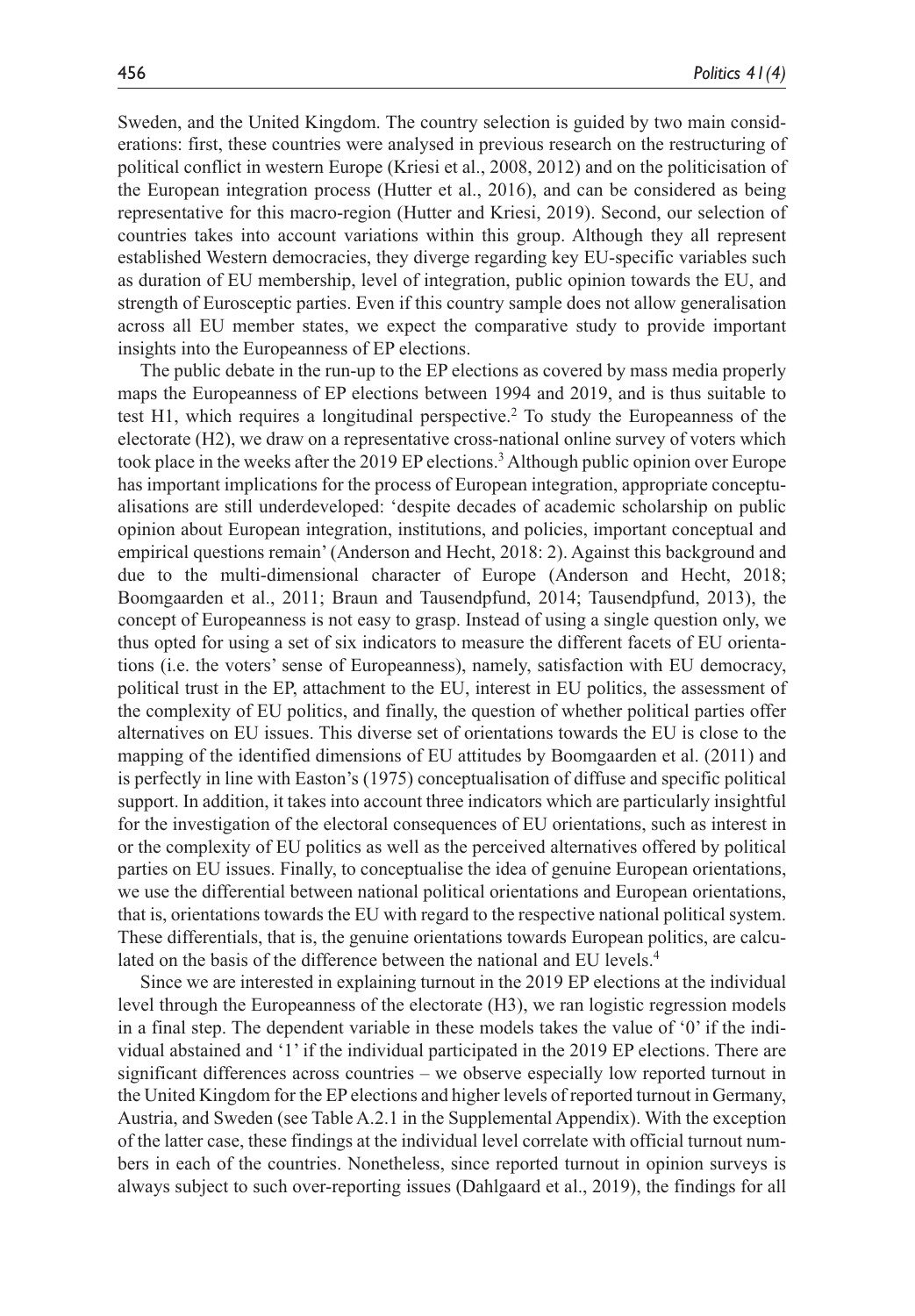countries and in particular for the Swedish case need to be interpreted with care (for further details, see the conclusion).<sup>5</sup> We include a series of socio-demographic and economic controls in the regression models which include age, gender, education, type of city/town, and feeling about present income. These variables are typically used to determine electoral participation (Smets and Van Ham, 2013). For several reasons, we further integrate the effects of participation in national elections as one major control variable in our model. In doing this, we follow the general recommendation 'to model variations taking into account the territorial scope of the election' (Cancela and Geys, 2016: 271). Since we know that EP elections are at least to some degree shaped by national issues, we study whether genuine European orientations have an effect on participation in EP elections even when controlled for national politics. This control variable can be also interpreted as a proxy for the socialised habit of voting (Franklin and Hobolt, 2011; Schulte-Cloos, 2019), which is closely related to the acceptance of the democratic norm to participate in elections, that is, the duty to vote (Blais, 2000: 92–114).

#### **Results**

We present the results in two main steps. First, we map European issues in relation to other topics discussed during an election campaign to study the Europeanness of the public debate in the run-up to the 2019 EP elections (H1). Second, we explore the Europeanness of voters (H2) and its consequences for electoral participation in the 2019 EP elections (H3).

Figure 1 shows the Europeanness of the public debate in the run-up to the 2019 EP elections compared to previous EP elections. In line with many observers who 'stylized the electoral contest as a battle over Europe's future' (Treib, 2020: 1), these findings clearly illustrate that European issues in fact play a non-negligible role in the 2019 EP elections. But the analysis also reveals remarkable variation across countries. In some countries European issues clearly shaped these elections to an important degree. This was the case in France, where more than half of the public debate in the run-up to the elections was about European issues, and in the United Kingdom with more than 40% of EU issue salience. In these two countries, the Europeanness of the 2019 EP elections is apparent, and with it a marked increase compared to previous elections. Although we cannot speak of such an obvious shift, slight increases are observable in Austria and Sweden. In contrast, the salience of EU issues in the German 2019 EP elections is almost as low as in previous ones. This pattern leads to the tentative conclusion that country-specific dynamics are mainly responsible for the Europeanness of these elections. Europeanness was prevalent especially in those countries where European issues dominated the general political debate independently of the EP election campaign: in France, where the pro-European party 'La République en Marche!' became successful within the national party system and thus dominated the election campaign with their European issues; and in the United Kingdom, where the Brexit debate was dominating public discourse in the run-up to the elections. Nevertheless, we can state that – with the exception of Germany – the 2019 EP elections were indeed shaped by a stronger focus on European issues than previous EP elections (H1).

In the next step, we devote our attention to the Europeanness of the electorate. In theory, the increasing politicisation of Europe together with higher levels of EU issue salience in EP elections should be equally reflected at the voter level and ultimately lead to higher levels of participation in these elections. Therefore, the European electorate should have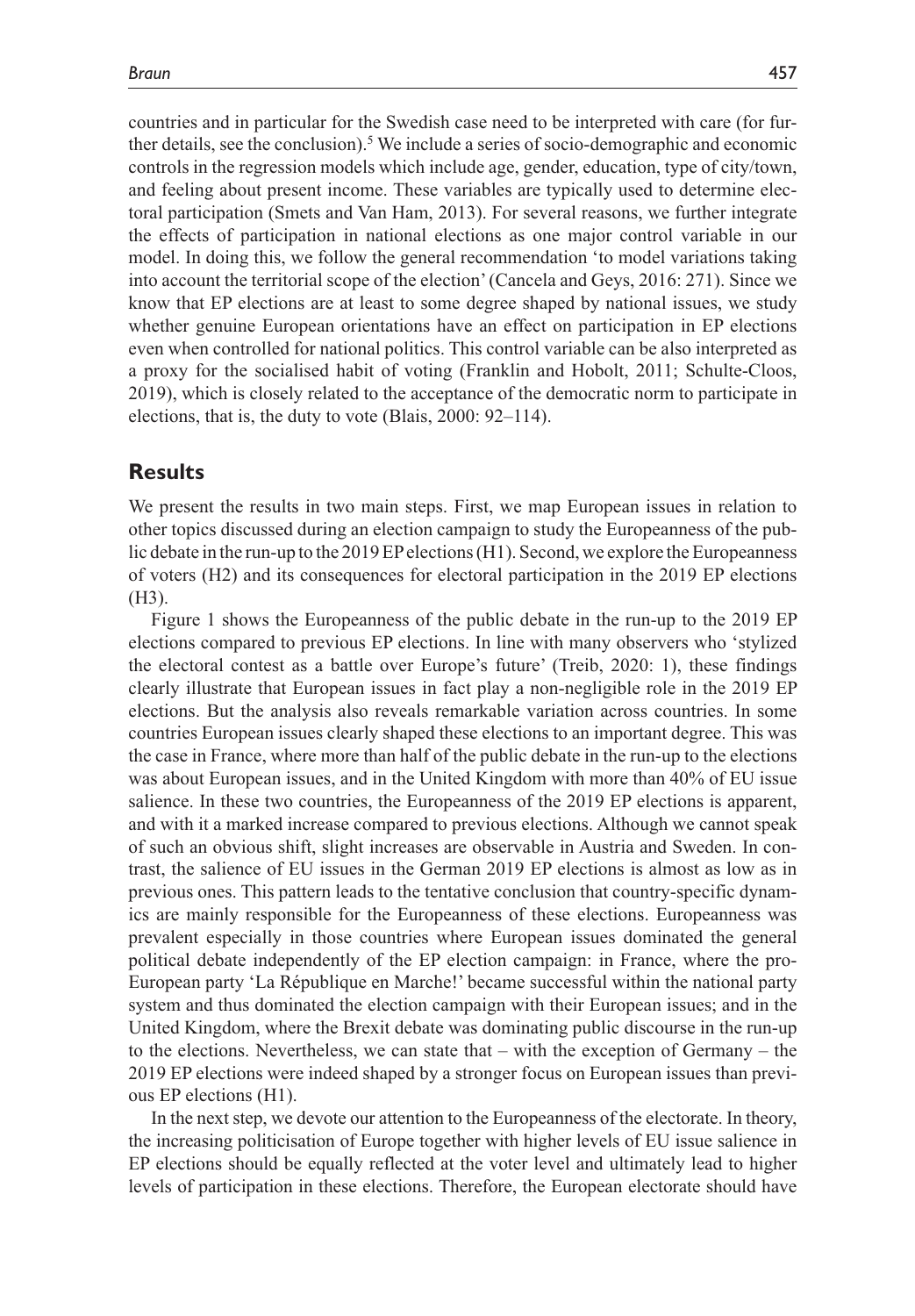

#### **Figure 1.** The salience of European issues in the 2019 EP elections.

The figure maps the salience of European issues over time (1994–2019) in the five countries (Austria, France, Germany, Sweden, UK) under consideration using the European Election Campaign (EEC) data. Salience refers to the visibility of European integration compared to other policy-related issues, which is operationalized as the percentage share of core sentences on European integration issues compared to the number of all coded core sentences during an election. The EEC data set contains the coding of election campaigns as covered by mass media over a period of 4weeks prior to election day (two newspapers per country; newspapers used for collecting articles: Austria: *Die Presse, Der Standard*; the United Kingdom: *The Times, The Guardian*; France: *Le Monde, Le Figaro*; Germany: *Süddeutsche Zeitung, Frankfurter Allgemeine Zeitung*; Sweden: *Dagens Nyheter, Svenska Dagbladet*).

the capacity to distinguish the main features of national and EU politics. To explore this question, we look at the distribution and correlations of our indicators for Europeanness. Figure 2 presents the mean values for each of the six attitudinal variables per country at both the national and EU level together with confidence intervals at a 95% level to be able to assess their difference.<sup>6</sup> At least three important results are worth highlighting from this figure. The first is that with very few exceptions, the national and EU variables for all countries are significantly different. In this regard, citizens seem to clearly distinguish politics at the national and EU level, attributing clearly different weights to the same question depending on the type of 'polity' the questions are referring to. Second, it is important to note that, for most of the variables and most especially for political trust, interest in politics, attachment, and complexity of politics, the values for the national levels are consistently higher than for the EU. This means that, overall, citizens tend to display higher trust towards national institutions (by an average of 1 point on an 11-point scale) than in European institutions; they feel more attached to their own nation than to the EU (by a more than 3-point average, notably in the United Kingdom); and they also find national politics more interesting and EU politics more complex. It would seem that on average national politics, in the minds of citizens, plays a more crucial role than EU politics. Third,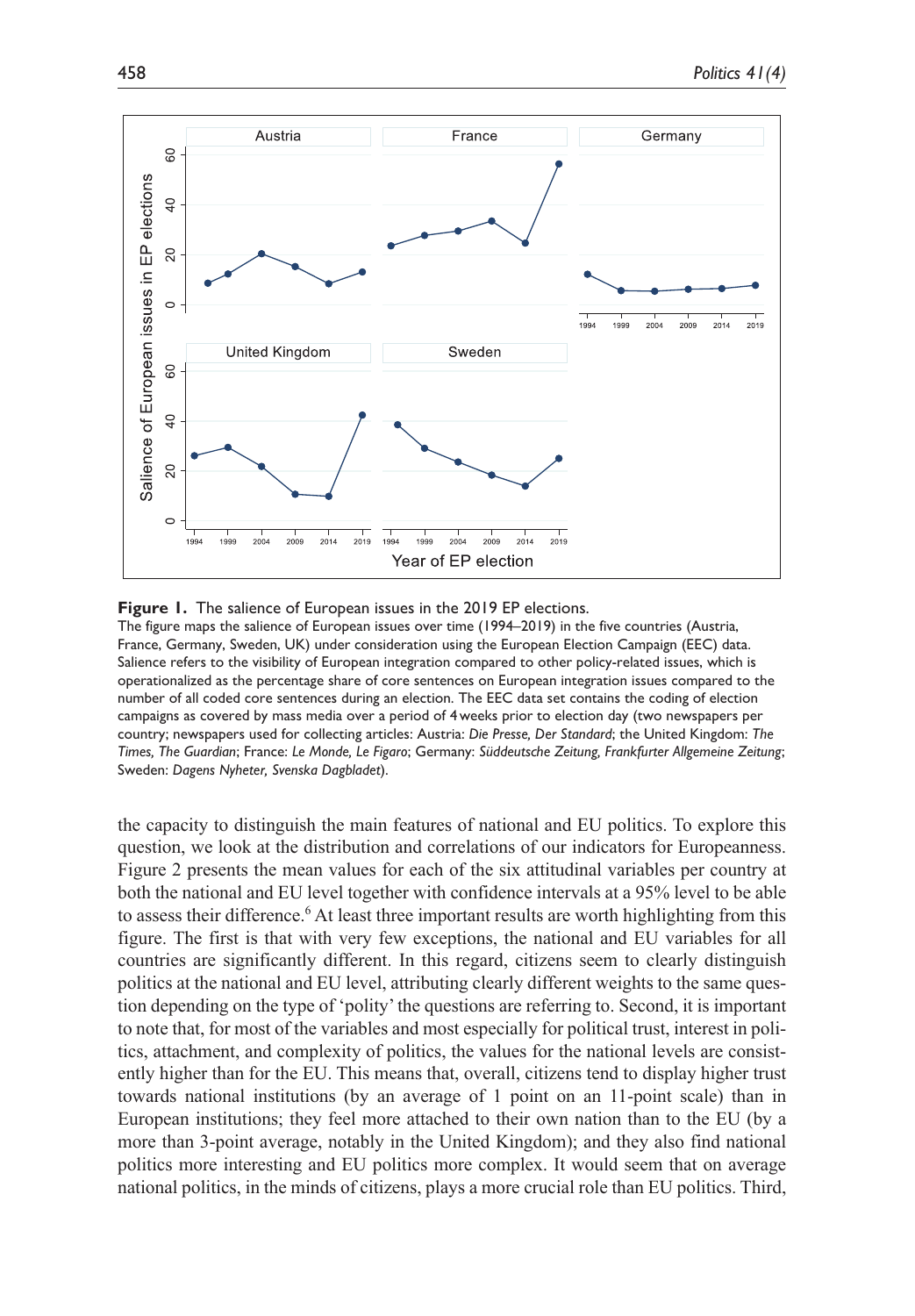

**Figure 2.** Mean values of national and EU attitudes per country. Presented are the mean values with confidence intervals at the 95% level for each of the six attitudinal variables at the national and EU level.

it should also be pointed out that the directions of these differences (despite some variation in magnitude) are consistent across countries, which suggests that the observed patterns are not contingent upon national politics or average national support for the EU (think, for instance, of Germany as against the United Kingdom) but that these patterns of attitude are stable and possibly representative of the north-west European macro-region. Altogether, we can summarise that the European electorate has the capacity to distinguish the main features of national and EU politics (H2).

While our data reveal that national politics remain more crucial than EU politics to the large majority of the population, there is nevertheless a not insignificant number of citizens who display what we call Europeanness, meaning that, contrary to the majority of their compatriots, they attribute more value to the European polity as opposed to the national one (see also descriptive values for differentials in Table A.2.1 in the Supplemental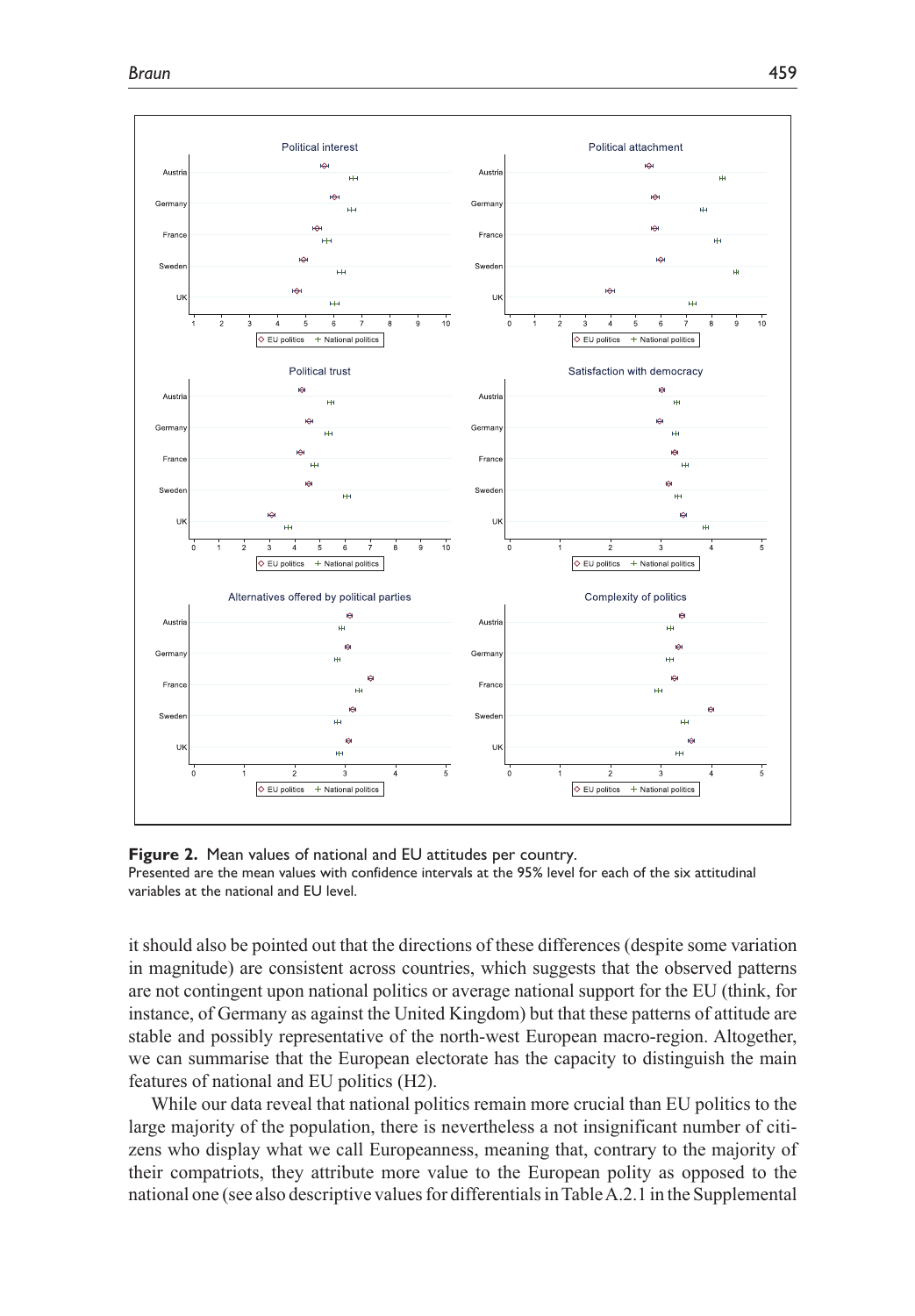Appendix). As previously discussed, we expect that it is precisely the variation in this Europeanness that is an important factor in explaining why some citizens participate in EP elections. In a final step, we thus look at the results of our multivariate logistic models and discuss how these genuine European orientations ultimately explain electoral turnout. We present the results of our multivariate analysis to explain electoral participation in EP elections with the differential measures between national political orientations and European orientations for each country. Each of the presented models includes a series of socio-demographic and economic controls in the regression models which include age, gender, education, type of city/town, and feeling about present income. These variables should help to isolate the effect of the attitudinal variables on turnout. Figure 3(a) presents the coefficient plots of differential orientations on turnout, while Figure 3(b) includes participation in national elections, which helps to pinpoint the basic mobilising character of genuine orientations towards European politics (see also Tables A.2.3 and A.2.4 in the Supplemental Appendix).

When including all of the attitudinal variables (i.e. the differentials between national and European orientations) in the same model, there are two variables that capture most of the effect on electoral participation in EP elections.7 On one hand, a genuine interest in European politics is obviously a strong indicator for capturing the motivation of an individual for participating in EP elections. We can observe a statistically significant effect for all countries except Sweden. On the other hand, genuine attachment to the EU shows a statistically significant effect on electoral participation for all countries except the United Kingdom. As in the case of genuine interest in EU politics, our model predicts that the more respondents feel attached to the EU with respect to their country, the higher their probability of voting in EP elections. Hence, the findings clearly show that at least two types of orientation vis-a-vis EU politics had significant consequences for electoral participation in the 2019 EP elections. One key question, however, is whether these findings still hold true if we consider participation in national elections. Therefore, Figure 3(b) illustrates the coefficients under the additional control of electoral participation in national elections. The findings clearly illustrate that on the one side citizens' participation in national elections is by far the most relevant explanatory determinant for electoral participation in EP elections. On the other side, genuine interest in EU politics and attachment to the EU (in relation to the national attachment) still affects turnout in EP elections significantly. Accordingly, we can assert that European politics plays a role in electoral participation in EP elections: a respondent who has a strong interest in EU politics and who truly feels attached to the EU has a higher propensity to cast her ballot in EP elections than one who is less interested and feels less attached.<sup>8</sup>

#### **Conclusion**

Both the EU and the EP have transformed over the past two decades, as have EP elections and European electorates. In view of such transformations leading eventually to an increasing politicisation of Europe, the aim of this article was to study the Europeanness of the 2019 EP elections. We investigated this phenomenon in terms of the public debate in the run-up to the elections and voters' mobilisation through European issues. In sum, the findings of this study indicate that the elections to the EP were more European contests than ever before in the history of these elections – yet this is not true for all countries in the same way. A clear sense of Europeanness especially exists in those countries where European issues dominated the general political debate and not only the EP election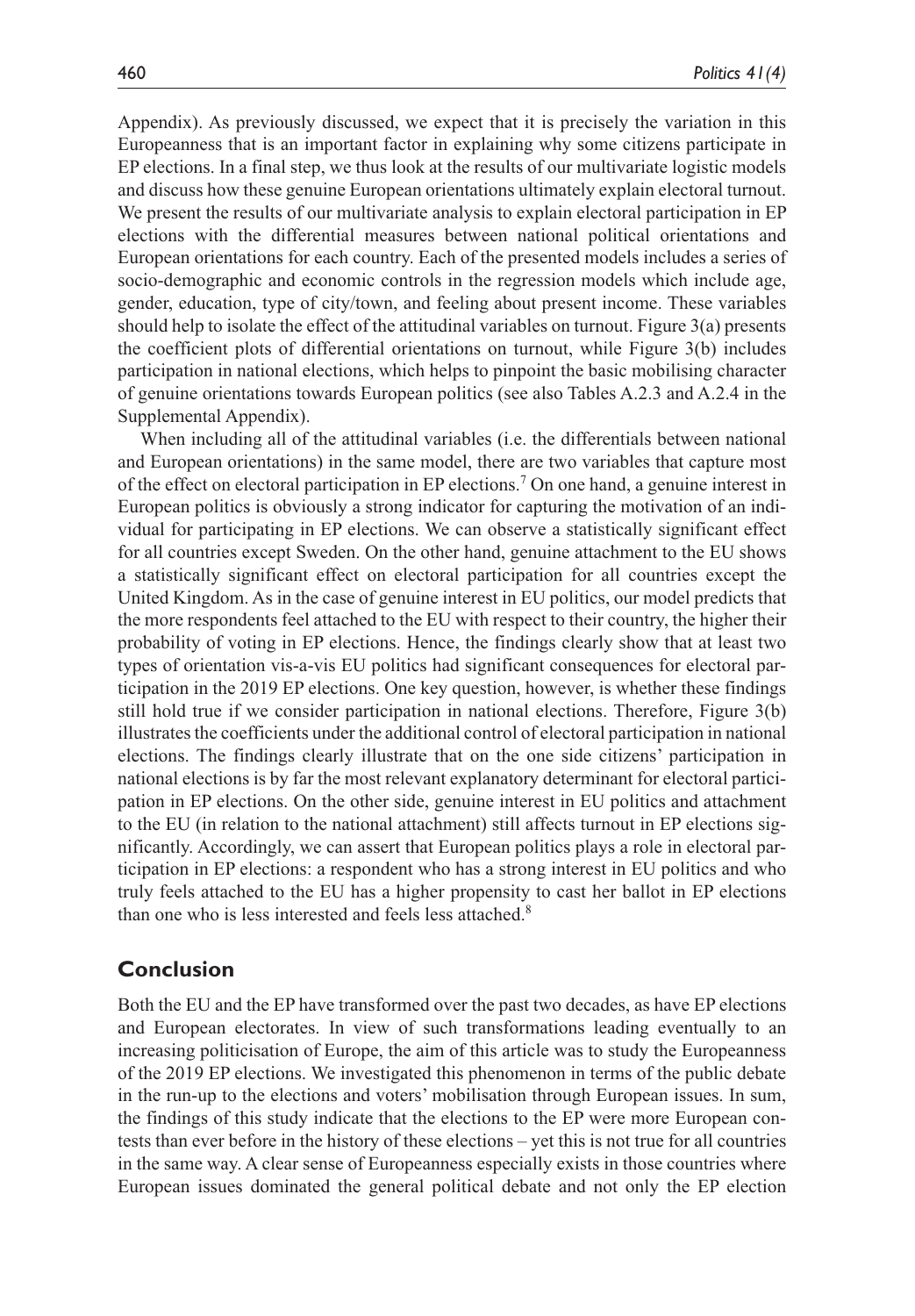

**Figure 3.** Coefficient plots of differential orientations on turnout by country. Based on the models in Tables A.2.3 and A.2.4 in the Supplemental Appendix (i.e. with control variables included in the model but not shown in the coefficient plot). Standardized variables are used.

campaign (H1). The latter is in line with a recent article highlighting the crucial role of mainstream parties for the politicisation of Europe in EP elections (Braun and Grande, 2021). Moreover, our findings illustrate that the European electorate has the capacity to distinguish the main features of national and EU politics (H2), and that the European electorate's orientations towards EU politics have an impact on people's decision to cast a ballot in EP elections (H3). We can thus clearly show that the 'Europeanness' of the electorate matters for electoral participation in EP elections. In particular, genuine interest in European politics and genuine attachment to Europe were crucial for individuals' participation in the 2019 EP elections. This is even true under the control of participation in national elections – an indicator for the socialised habit of voting, which is primarily anchored at the national level of politics.

What do these findings tell us and what are the main contributions of our study? First, it is important to note that all findings need to be interpreted in the light of the two main limitations of this study, the country selection and the issue of over-reporting which is related to the fact that respondents were selected from an online access panel, which led to a significant over-representation of well-educated citizens. As a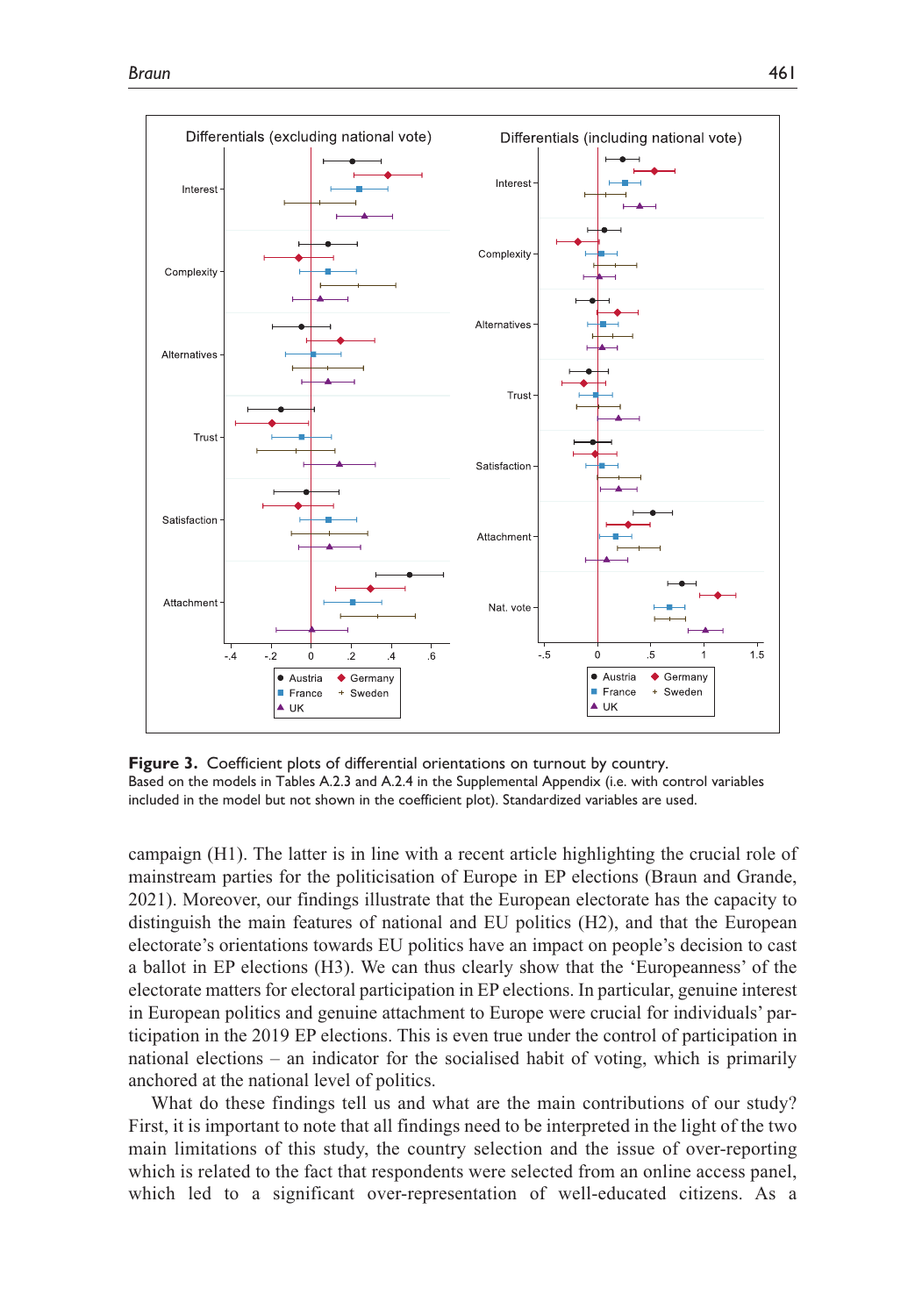consequence, our findings should not be simply transferred to the full set of all EU member states but rather be seen as representative of the north-west European macroregion. Moreover, the findings are expected to show some bias towards well-educated citizens and should be interpreted with care for the overall population (in particular in the case of Sweden). Bearing in mind the limitations, in terms of its conceptual contribution, this study was able to show that it is important to differentiate between various types of EU orientations and to relate these to national political attitudes. This strengthens the insights provided by previous approaches in this regard (Anderson and Hecht, 2018; Boomgaarden et al., 2011; De Vries, 2018). The findings of this study have brought to light that a genuine interest in EU politics and an attachment to the EU are predictors for turnout, while the other orientations towards EU politics are not. European-wide public opinion studies should thus try to incorporate a larger set of orientations vis-a-vis the EU. This would enable researchers to test these and related research questions for a wider or even full country selection and under the further control of contextual-level variables.

Second, we can illustrate that both aspects of Europeanness, the supply and the demand side, are relevant in themselves. For the particular case of the supply-side analysis, we were able to show that a clear sense of Europeanness was existent especially in those countries where European issues dominated the general political debate – a finding which should be further investigated in the light of the research on the politicisation of Europe in national (Hutter et al., 2016) and in EP elections (Braun and Grande, 2021). If European issues become more contested within the national context (Hobolt and Rodon, 2020), this will, according to our findings, contribute to more Europeanised EP elections. Moreover, this double perspective brought to light that in the two countries, where the debate over European issues was extensive (France and the United Kingdom), genuine interest in EU politics was also a mobilising factor for respondents – but, interestingly, this was also the case in the two countries that saw less (Austria) or even very little significant debate over European issues (Germany). Nonetheless, we did not investigate the specific interrelations between the supply and the demand side in this article, but future scholarly work should certainly deal with this issue and study the links between election campaigns, electoral outcomes, and electoral behaviour in more detail.

Finally, our findings show that Europeanness was pertinent in the 2019 EP elections: European issues shaped the public debate around these elections and genuine European orientations have the power to mobilise citizens. Nonetheless, the role of national politics cannot be neglected in these elections. These findings have important implications both for the future assessment of EP elections and for the scholarly debate over multi-level electoral politics. In the same way, as the personalisation of the election campaign at the EU level of governance by introducing the so-called *Spitzenkandidaten* system did not result in significantly higher turnout rates as (national) political parties did not push 'their' lead candidates in their election campaigns and did not even have any incentives to do so (Braun and Popa, 2018; Braun and Schwarzbözl, 2019), orientations vis-a-vis EU politics are not meant to be the only means of mobilising citizens to vote in EP elections. In the EU multi-level system, we always have to bear in mind both national *and* EU-level factors. But in view of the fact that European issues have the power to mobilise voters, future scholarly work should build on these insights to arrive at a more comprehensive picture of the contemporary state of multi-level electoral democracy in Europe.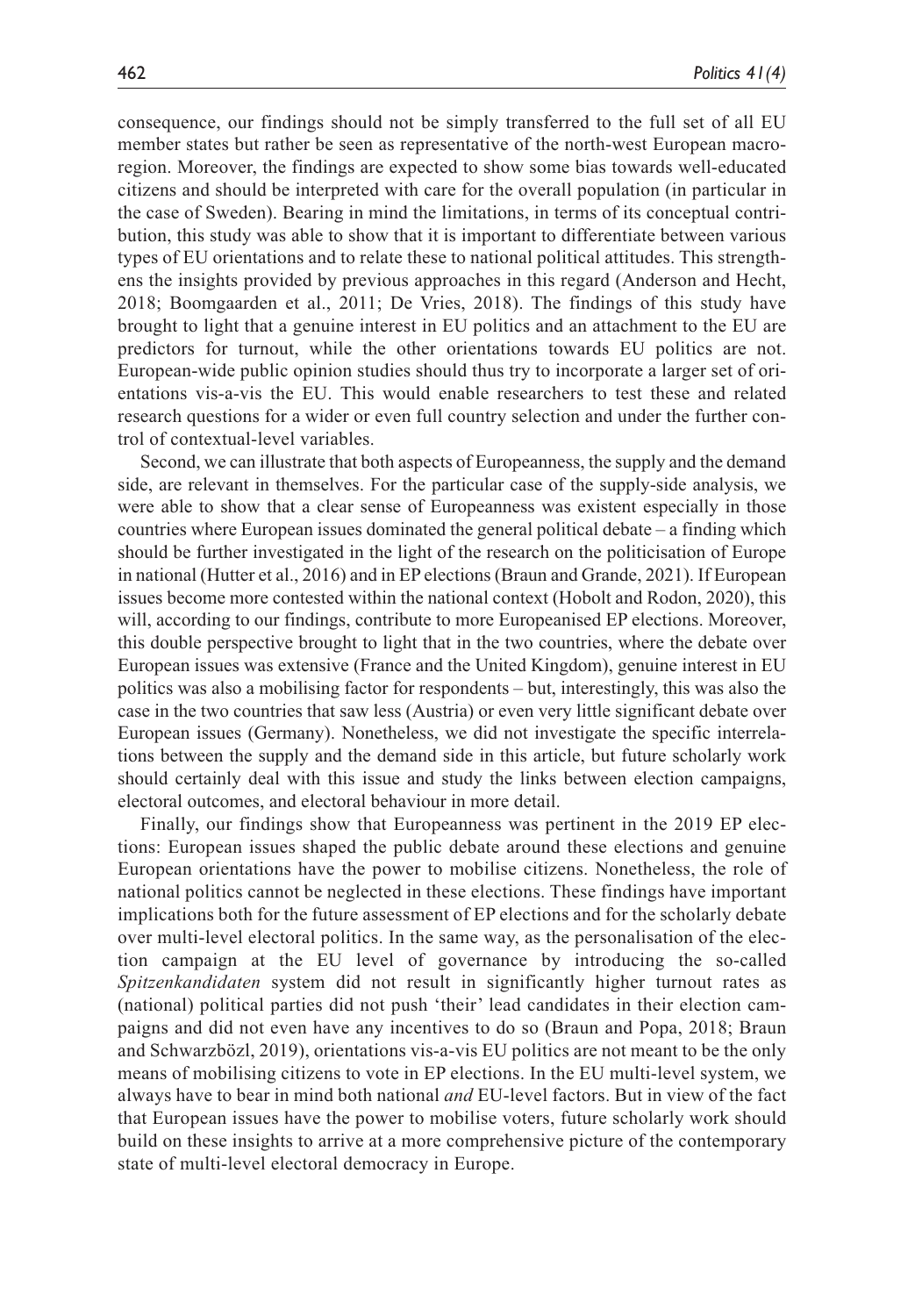## **Acknowledgements**

The author thanks Guillem Vidal who has run the EEC online survey as well as Jan Einhoff, Paul Pöhlmann, David Schweizer, and Tuba Nur Yilmaz for their invaluable research assistance.

## **Declaration of conflicting interests**

The author(s) declared no potential conflicts of interest with respect to the research, authorship, and/or publication of this article.

## **Funding**

The author(s) disclosed receipt of the following financial support for the research, authorship, and/or publication of this article: This study was conducted on behalf of the project 'Conflict structuring in European Elections' funded by the German Research Foundation (DFG) between 2016 and 2020. The project is directed by Daniela Braun and Edgar Grande at the LMU Munich and the WZB Berlin.

## **ORCID iD**

Daniela Braun **D** <https://orcid.org/0000-0002-3962-2021>

#### **Supplemental information**

Additional supplementary information may be found with the online version of this article.

#### **Notes**

- 1. In addition to these individual-level determinants, voter turnout in European Parliament (EP) elections is also to an important degree determined by factors related to the electoral systems of the member states and factors connected to the European Union (EU) such as the electoral cycle, compulsory voting, EU membership duration, and satisfaction with EU membership. Since we are mainly interested in individuallevel accounts of turnout, these findings will not form part of our research design.
- 2. In terms of data collection, we coded European issues in relation to other topics discussed during each election campaign (1994–2019) to map the salience of European issues. We used the two most prominent quality newspapers in each country: *Die Presse*/*Der Standard* (Austria), *The Times/The Guardian* (UK), *Le Monde/Le Figaro* (France), *Süddeutsche Zeitung/Frankfurter Allgemeine Zeitung* (Germany), and *Dagens Nyheter/Svenska Dagbladet* (Sweden) as our data source and coded them according to the core sentence method (Kleinnijenhuis and Pennings, 2001; for detailed information on data and coding, see online Supplemental Appendix, section A.1.1). This has resulted in our European Election Campaign (EEC) data set.
- 3. The survey was conducted on behalf of the DFG-funded project 'Conflict structuring in European Elections' with financial support from the WZB, Berlin. Technical details of the survey can be found in the Supplemental Appendix in section A.1.2.
- 4. For descriptive information on each of the variables as well as the differentials, see Table A.2.1 in the Supplemental Appendix.
- 5. In Sweden, 84% of the respondents have reported a participation in EP elections, whereas the official turnout rate in Sweden was at 55% in the 2019 EP elections. We assume that this is due to the fact that in Sweden the respondents were above average higher educated, whereas respondents with lower education levels were underrepresented.
- 6. For an additional t-test on the difference between their means, see Table A.2.2 in the Supplemental Appendix.
- 7. Only in the case of Germany and Sweden two other indicators reached statistically significance (see also Tables A.2.3 and A.2.4 in the Supplemental Appendix).
- 8. These results are provided also in the form of marginal effect plots in the Appendix to this article for each of the countries (see Supplemental Figures A.2.1 and A.2.2).

#### **References**

Anderson CJ and Hecht J (2018) The preference for Europe: Public opinion about European integration since 1952. *European Union Politics* 19(4): 617–638.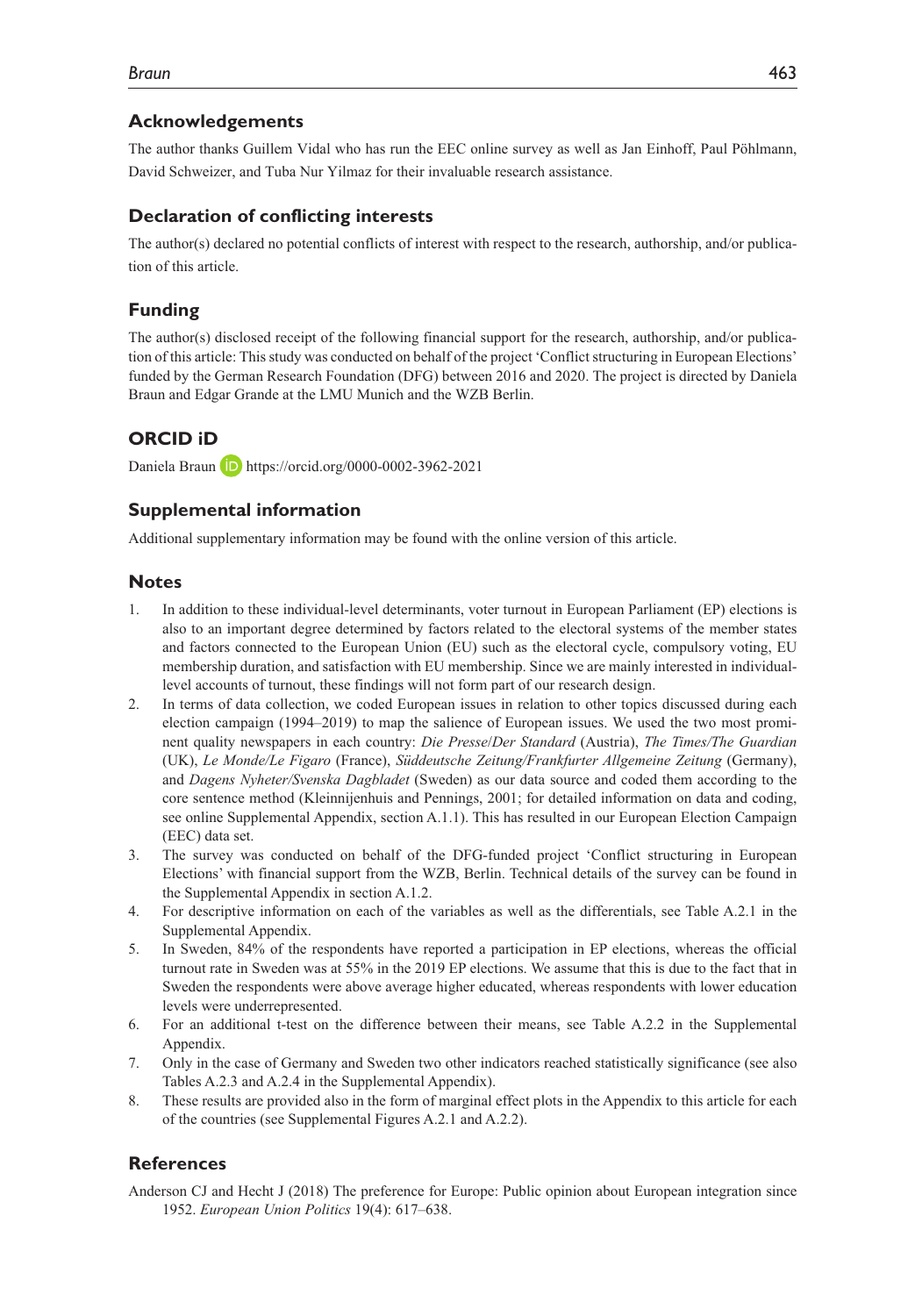- Bhatti Y (2010) What would happen if we were better informed? Simulating increased knowledge in European Parliament (EP) elections. *Representation* 46(4): 391–410.
- Blais A (2000) *To Vote or Not to Vote: The Merits and Limits of Rational Choice Theory*. Pittsburgh, PA: University of Pittsburgh Press.
- Blondel J, Sinnott R and Svensson P (1998) *People and Parliament in the European Union. Participation, Democracy and Legitimacy*. Oxford: Clarendon.
- Boomgaarden HG and De Vreese CH (2016) Do European elections create a European public sphere? In: Van Der Brug W and De Vreese CH (eds) *(Un)intended Consequences of European Parliamentary Elections*. Oxford: Oxford University Press, pp.19–35.
- Boomgaarden HG, De Vreese CH, Schuck ART, Azrout R, Elenbaas M, Van Spanje JHP, et al. (2013) Across time and space: Explaining variation in news coverage of the European Union. *European Journal of Political Research* 52: 608–629.
- Boomgaarden HG, Johann D and Kritzinger S (2016) Voting at National versus European Elections: An individual level test of the second order paradigm for the 2014 European Parliament elections. *Politics and Governance* 4(1): 130–144.
- Boomgaarden HG, Schuck ART, Elenbaas M and De Vreese CH (2011) Mapping EU attitudes: Conceptual and empirical dimensions of Euroscepticism and EU support. *European Union Politics* 12(2): 241–266.
- Brack N and Costa O (2018) Introduction: The European Parliament at a crossroad. *The Journal of Legislative Studies* 24(1): 1–10.
- Braun D and Grande E (2021) Politicizing Europe in Elections to the European Parliament (1994-2019): The crucial role of mainstream parties. *Journal of Common Market Studies*. Available at: [https://onlinelibrary.](https://onlinelibrary.wiley.com/doi/10.1111/jcms.13168) [wiley.com/doi/10.1111/jcms.13168](https://onlinelibrary.wiley.com/doi/10.1111/jcms.13168)
- Braun D and Popa SA (2018) This time it was different? The salience of the Spitzenkandidaten system among European parties. *West European Politics* 41(5): 1125–1145.
- Braun D and Schmitt H (2020) Different emphases, same positions? The election manifestos of political parties in the EU multilevel electoral system compared. *Party Politics* 26(5): 640–650.
- Braun D and Schwarzbözl T (2019) Put in the spotlight or largely ignored? Emphasis on the Spitzenkandidaten by political parties in their online campaigns for European elections. *Journal of European Public Policy* 26(3): 428–445.
- Braun D and Tausendpfund M (2014) The impact of the euro crisis on citizens' support for the European Union. *Journal of European Integration* 36(3): 231–245.
- Braun D and Tausendpfund M (2019) Politisches Wissen und Europawahlen. In: Westle B and Tausendpfund M (eds) *Politisches Wissen. Bedeutung – Messung – Befunde – Offene Fragen*. Wiesbaden: Springer VS, pp.207–236.
- Braun D, Gross M and Rittberger B (2020) Political behaviour in the EU multi-level system. *Politics and Governance* 8(1): 1–5.
- Braun D, Hutter S and Kerscher A (2016) What type of Europe? The salience of polity and policy issues in European Parliament elections. *European Union Politics* 17(4): 570–592.
- Cancela J and Geys B (2016) Explaining voter turnout: A meta-analysis of national and subnational elections. *Electoral Studies* 42(2): 264–275.
- Clark N (2014) Explaining low turnout in European Elections: The role of issue salience and institutional perceptions in elections to the European parliament. *Journal of European Integration* 36(4): 339–356.
- Dahlgaard JO, Hansen JH, Hansen KM and Bhatti Y (2019) Bias in self-reported voting and how it distorts turnout models: Disentangling nonresponse bias and overreporting among Danish voters. *Political Analysis* 27(4): 590–598.
- De Vreese CH (2007) A spiral of Euroscepticism: The media's fault? *Acta Politica* 42(2–3): 271–286.
- De Vries CE (2010) EU issue voting: Asset or liability? How European integration affects parties' electoral fortunes. *European Union Politics* 11(1): 89–117.
- De Vries CE (2018) *Euroscepticism and the Future of European Integration*. Oxford: Oxford University Press.
- De Vries CE and Hobolt SB (2016) EU issue voting in National and European Parliamentary Elections. In: Van Der Brug W and De Vreese C (eds) *(Un)intended Consequences of European Parliamentary Elections*. Oxford: Oxford University Press, pp.237–254.
- De Wilde P (2011) No polity for old politics? A framework for analyzing the politicization of European integration. *Journal of European Integration* 33(5): 559–575.
- Delli Carpini MX and Keeter S (2000) *What Americans Know about Politics and Why It Matters*. Yale, MI: University Press.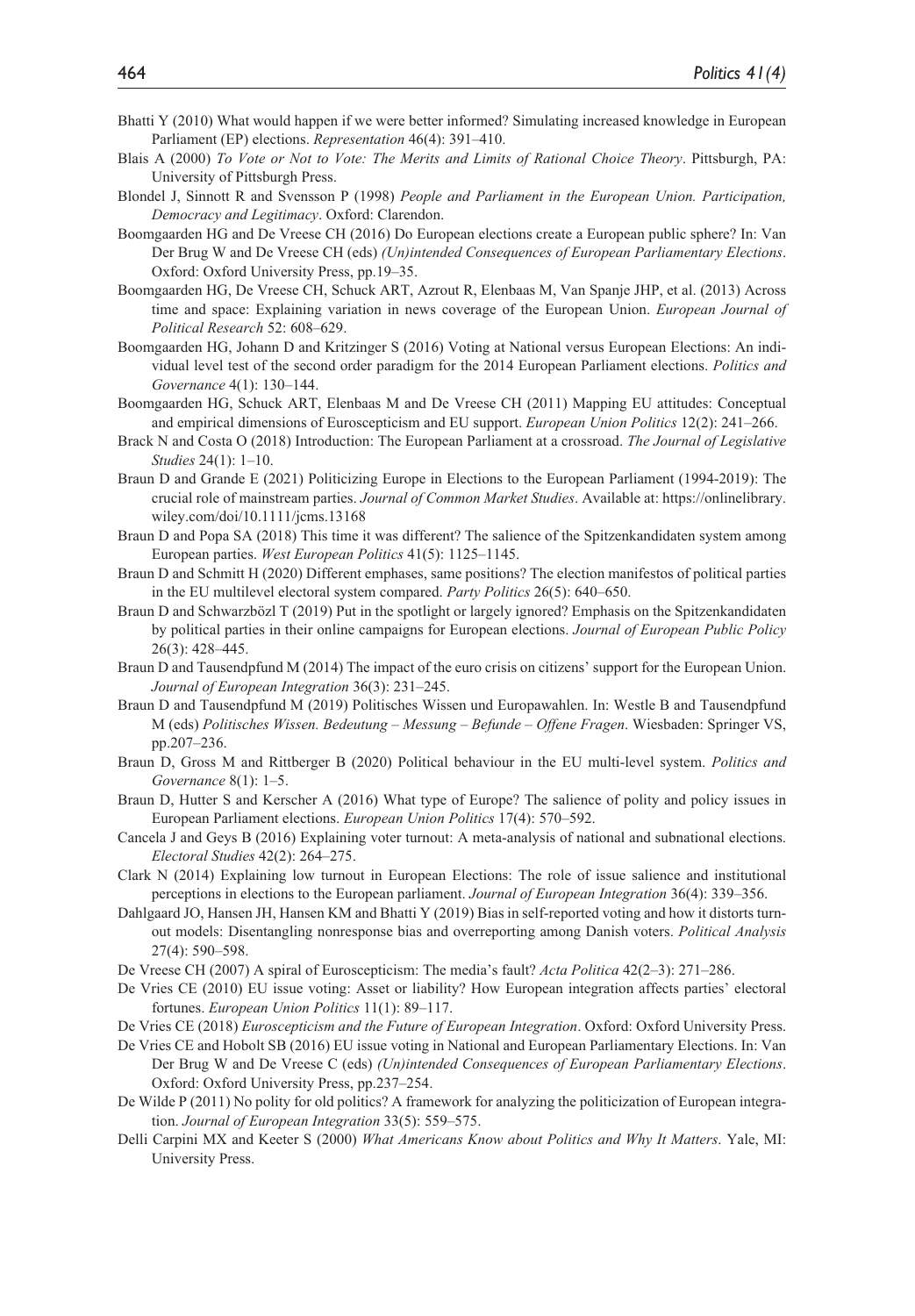- Dinas E and Riera P (2018) Do European Parliament elections impact national party system fragmentation? *Comparative Political Studies* 51(4): 447–476.
- Dolezal M (2012) Restructuring the European political space: The supply side of European electoral politics. In: Kriesi H, Grande E, Dolezal M, Helbling M, Höglinger D, Hutter S, et al. (eds) *Political Conflict in Western Europe*. Cambridge: Cambridge University Press, pp.127–150.
- Easton D (1975) A re-assessment of the concept of political support. *British Journal of Political Science* 5(4): 435–457.
- Egebert M (2006) Europe's executive branch of government in the Melting Pot: An overview. In: Egebert M (ed.) *Multilevel Union Administration: The Transformation of Executive Politics in Europe*. Houndmills; New York: Palgrave Macmillan, pp.1–16.
- Franklin MN and Hobolt SB (2011) The legacy of lethargy: How elections to the European Parliament depress turnout. *Electoral Studies* 30(1): 67–76.
- Golder SN, Lago I, Blais A, Gidengil E and Gschwend T (2017) *Multi-Level Electoral Politics: Beyond the Second-Order Election Model*. Oxford: Oxford University Press.
- Hix S and Høyland B (2011) *The Political System of the European Union*. Houndmills; Basingstoke: Palgrave Macmillan.
- Hobolt SB (2014) A vote for the President? The role of Spitzenkandidaten in the 2014 European Parliament elections. *Journal of European Public Policy* 21(10): 1528–1540.
- Hobolt SB and Rodon T (2020) Domestic contestation of the European Union. *Journal of European Public Policy* 27(2): 161–167.
- Hobolt SB and Spoon J-J (2012) Motivating the European voter: Parties, issues and campaigns in European Parliament. *European Journal of Political Research* 51(6): 701–727.
- Hobolt SB and Wittrock J (2011) The second-order election model revisited: An experimental test of vote choices in European Parliament elections. *Electoral Studies* 30(1): 29–40.
- Hobolt SB, Spoon J-J and Tilley J (2009) A vote against Europe? Explaining defection in the 1999 and 2004 European Parliament elections. *British Journal of Political Science* 39(1): 93–115.
- Hoeglinger D (2016) The politicisation of European integration in domestic election campaigns. *West European Politics* 39(1): 44–63.
- Hogh E and Larsen MV (2016) Can information increase turnout in European Parliament elections? Evidence from a Quasi-experiment in Denmark. *Journal of Common Market Studies* 54(6): 1495–1508.
- Hutter S and Grande E (2014) Politicizing Europe in the national electoral arena: A comparative analysis of five West European countries, 1970-2010. *Journal of Common Market Studies* 52(5): 1002–1018.
- Hutter S and Kriesi H (eds) (2019) *European Party Politics in Times of Crisis*. Cambridge: Cambridge University Press.
- Hutter S, Grande E and Kriesi H (eds) (2016) *Politicising Europe: Integration and Mass Politics*. Cambridge: Cambridge University Press.
- Kleinnijenhuis J and Pennings P (2001) Measurement of party positions on the basis of party programmes, media coverage and voter perceptions. In: Laver M (ed.) *Estimating the Policy Positions of Political Actors*. London: Routledge, pp.162–182.
- Kriesi H (2016) The politicization of European integration. *Journal of Common Market Studies* 54(Annual Review): 32–47.
- Kriesi H, Grande E, Dolezal M, Helbling M, Höglinger D, Hutter S, et al. (2012) *Political Conflict in Western Europe*. Cambridge: Cambridge University Press.
- Kriesi H, Grande E, Lachat R, Dolezal M, Bornschier S and Frey T (2008) *West European Politics in the Age of Globalization*. Cambridge: Cambridge University Press.
- Lassen DD (2005) The effect of information on voter turnout: Evidence from a natural experiment. *American Journal of Political Science* 49(1): 103–118.
- Lindberg LN and Scheingold SA (1970) *Europe's Would-Be Polity. Patterns of Change in the European Community*. Englewood Cliffs, NJ: Prentice Hall.
- Mair P (2000) The limited impact of Europe on national party systems. *West European Politics* 23(4): 27–51.
- Reif K and Schmitt H (1980) Nine second-order national elections A conceptual framework for the analysis of European Election results. *European Journal of Political Research* 8(1): 3–44.
- Schmitt H and Mannheimer R (1991) About voting and non-voting in the European Elections of June 1989. *European Journal of Political Research* 19(1): 31–54.
- Schmitt H and Teperoglou E (2015) The 2014 European Parliament elections in Southern Europe: Second-order or critical elections? *South European Society and Politics* 20(3): 287–309.
- Schmitt H and Van Der Eijk C (2007) Non-voting in European Parliament elections and support for European integration. In: Van Der Brug W and Van Der Eijk C (eds) *European Elections and Domestic Politics:*